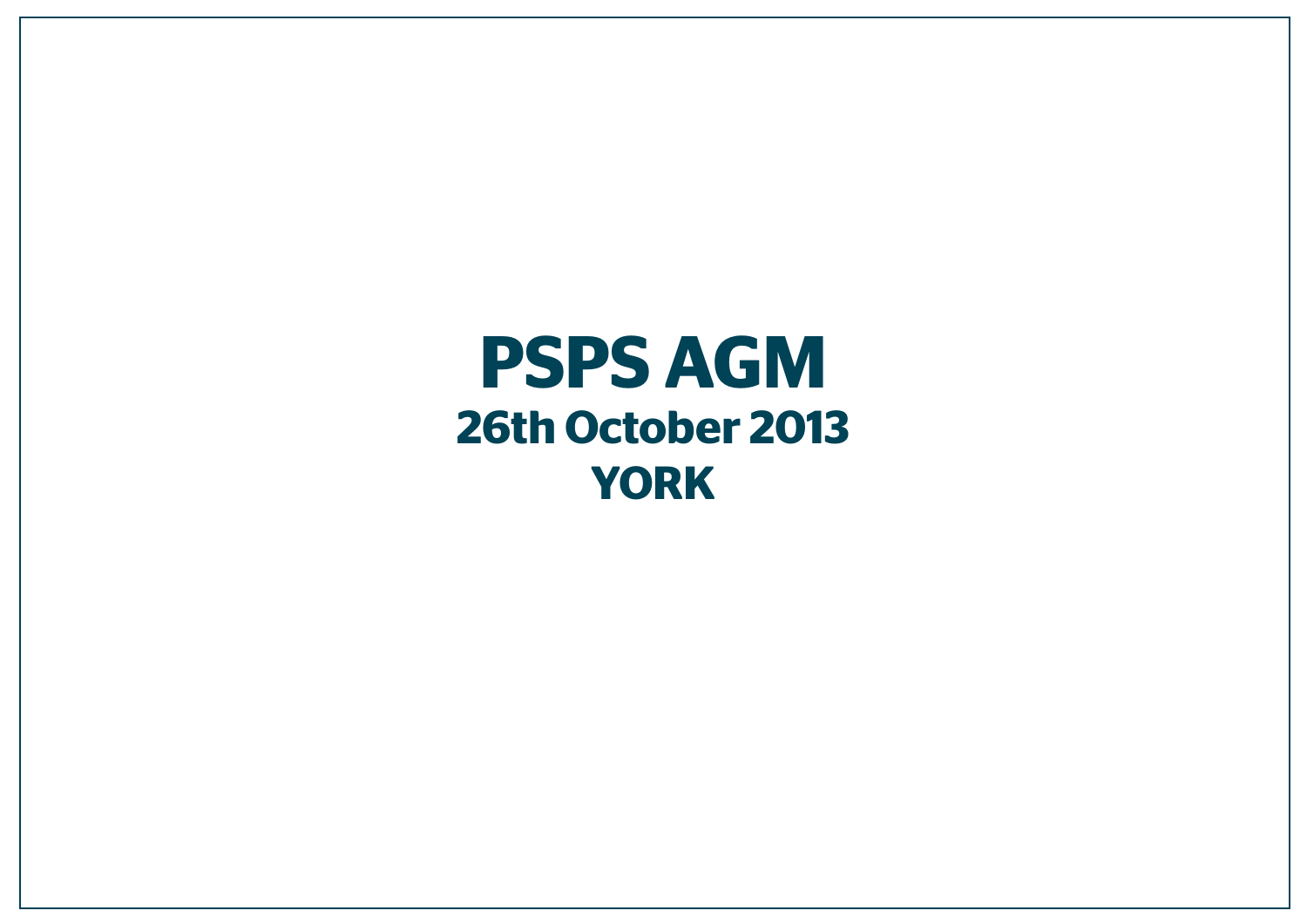#### **Balmoral Losses**

### 2010-2011 £244,000

### 2011-2012 £414,000

**FTTTT** 

**ATM**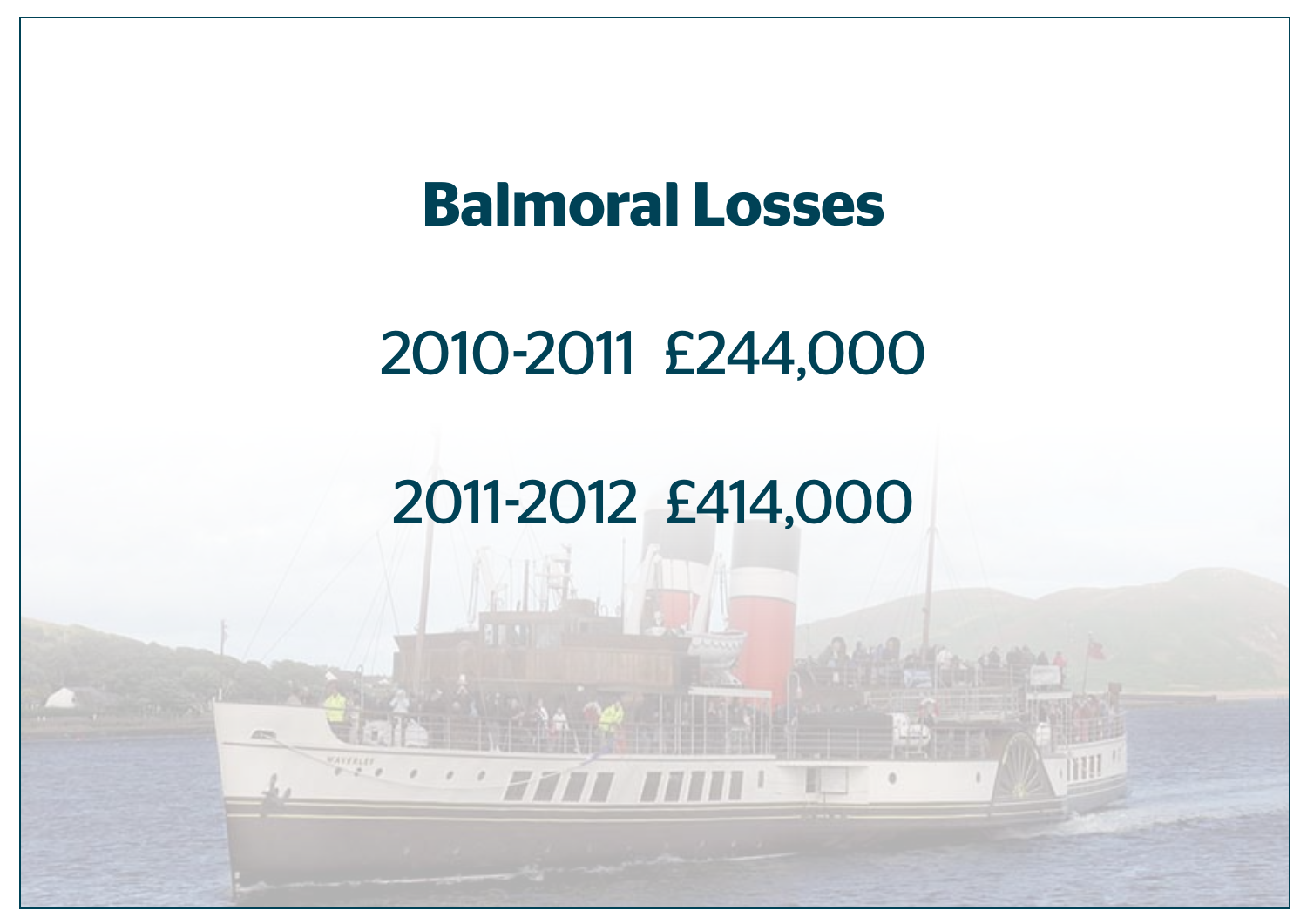## **• Balmoral Working Party**

- **Redundancy/Downsizing**
- **Review of Fundraising**
- **Friends of Waverley**
- **Review of Outsourcing**
- **Review of Marketing**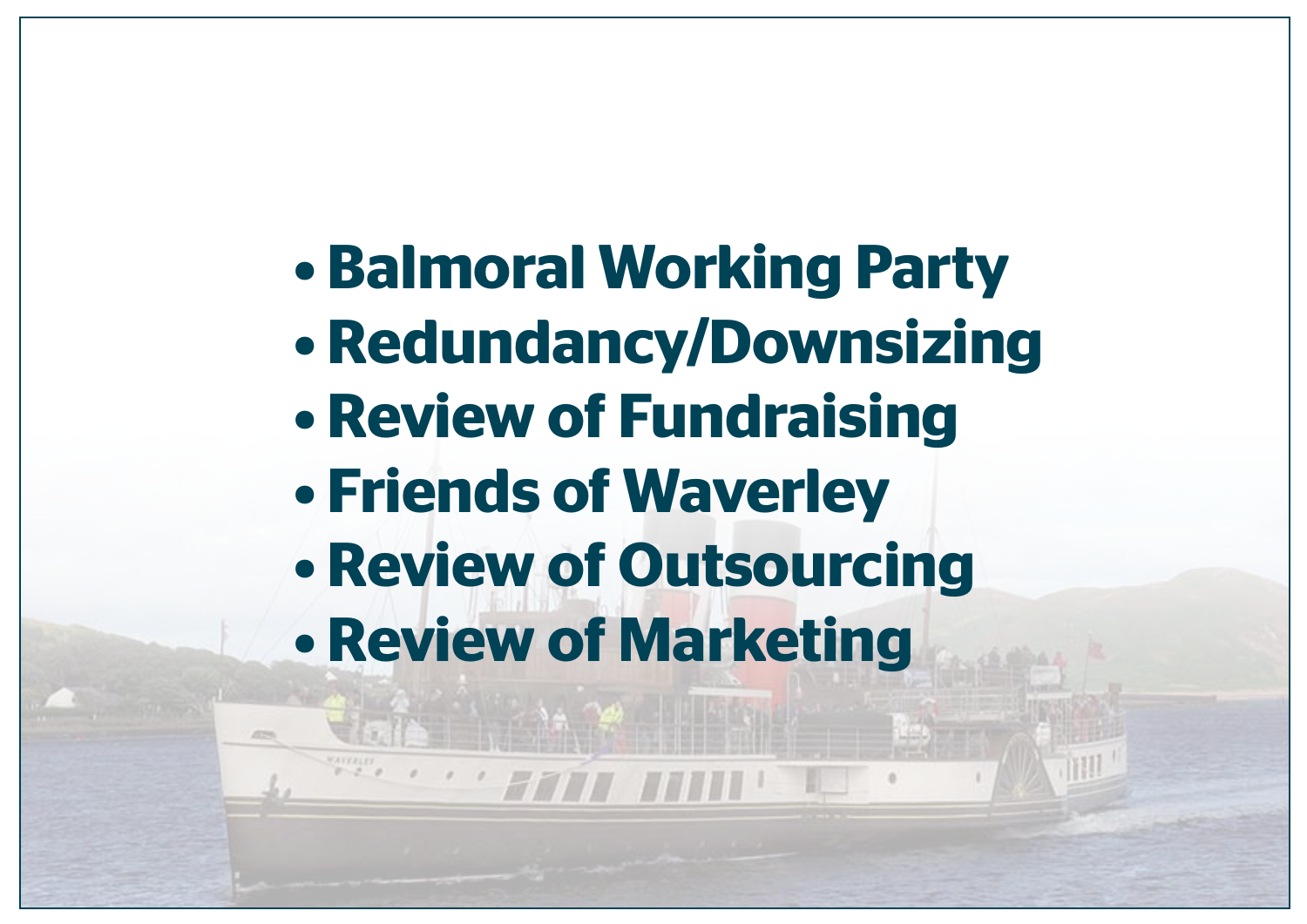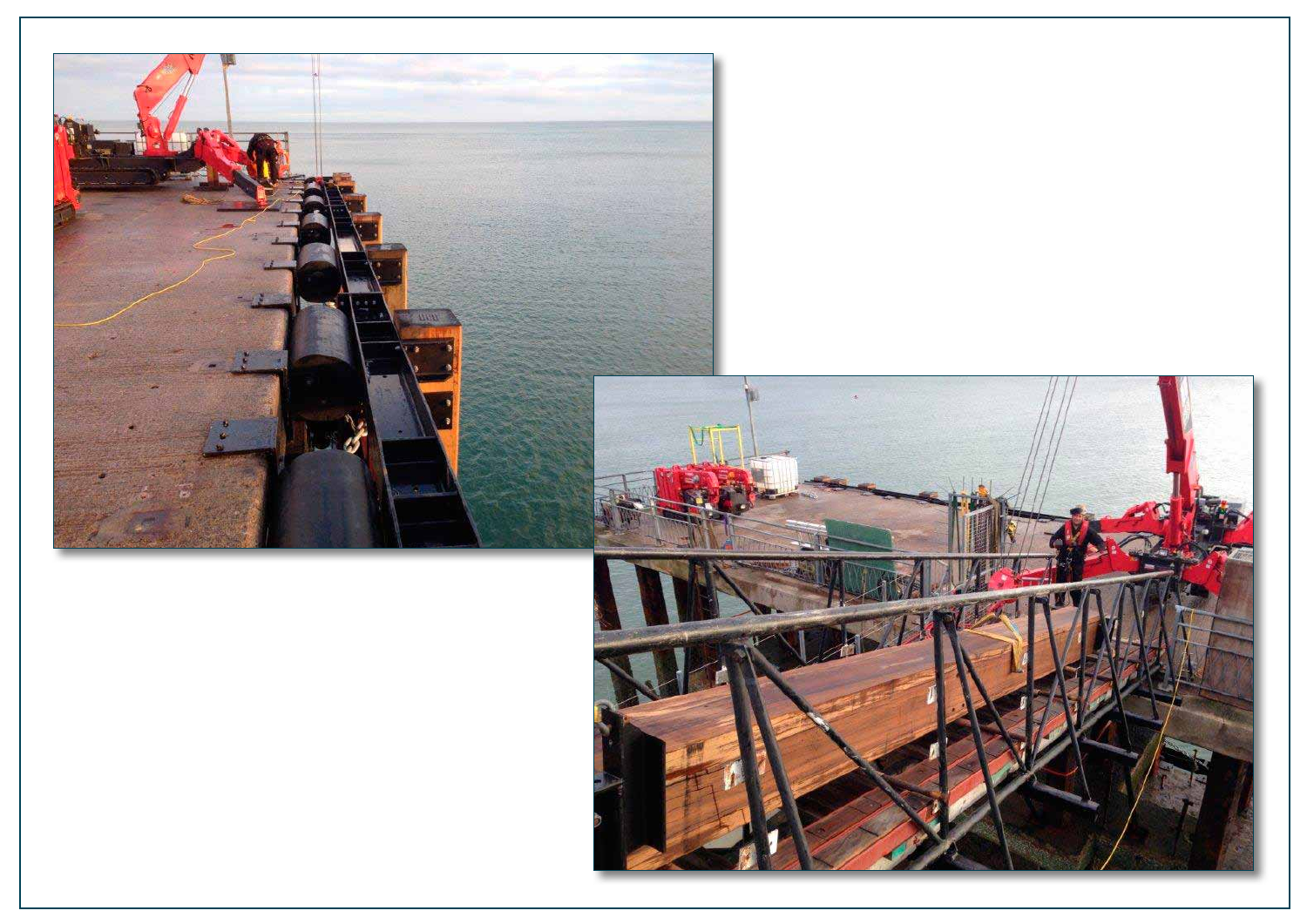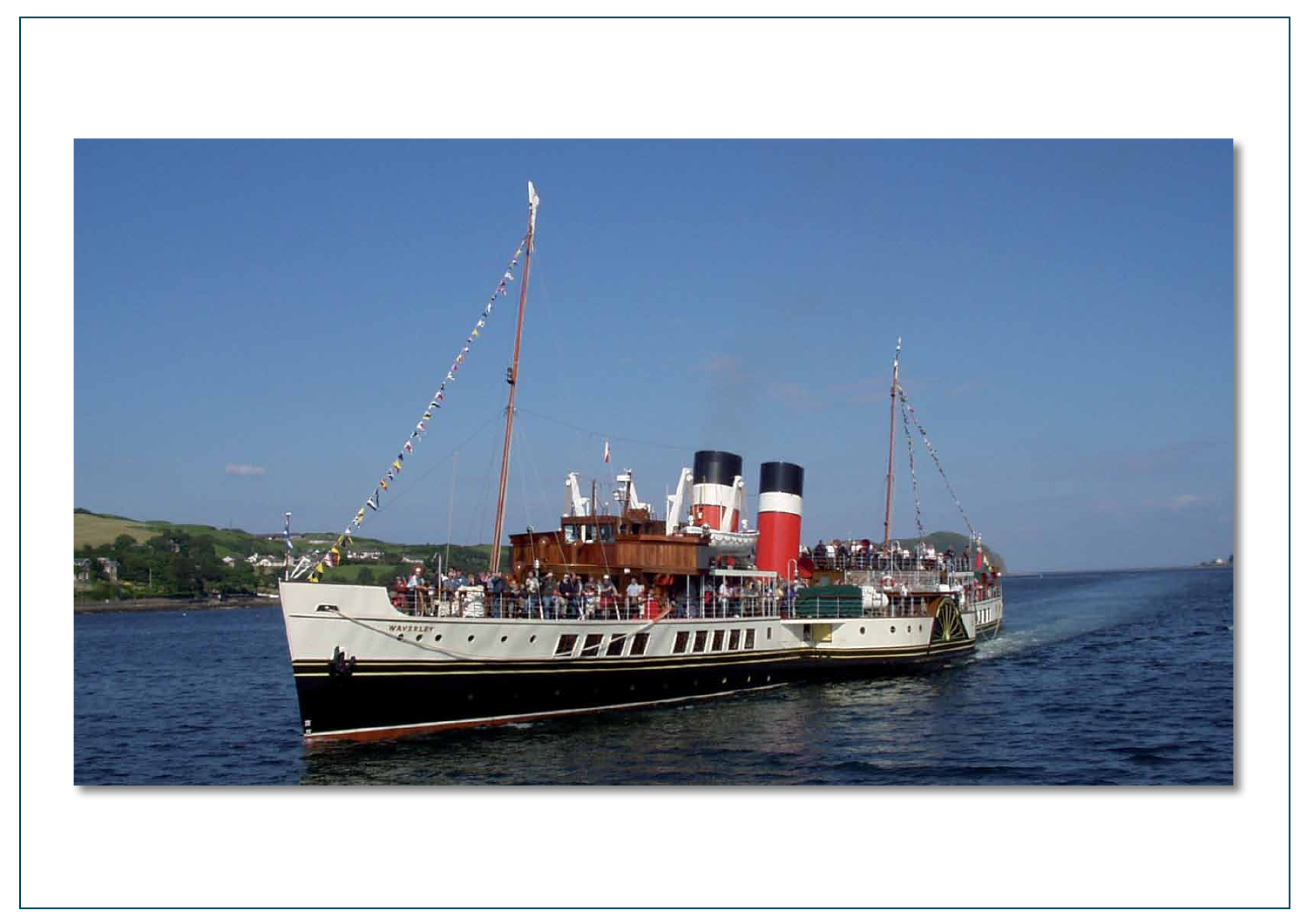

**Book online at www.waverleyexcursions.co.uk**

Call 0845 130 4647 or book at Tourist Information Centres

Gift Aid it! If you are a UK taxpayer then the Charity can claim an extra 25% from the Taxman. WSN Co Ltd, Glasgow G3 8HA. SCO05832. All fares include a voluntary 10% donation. Parking available at Science Centre £3 per da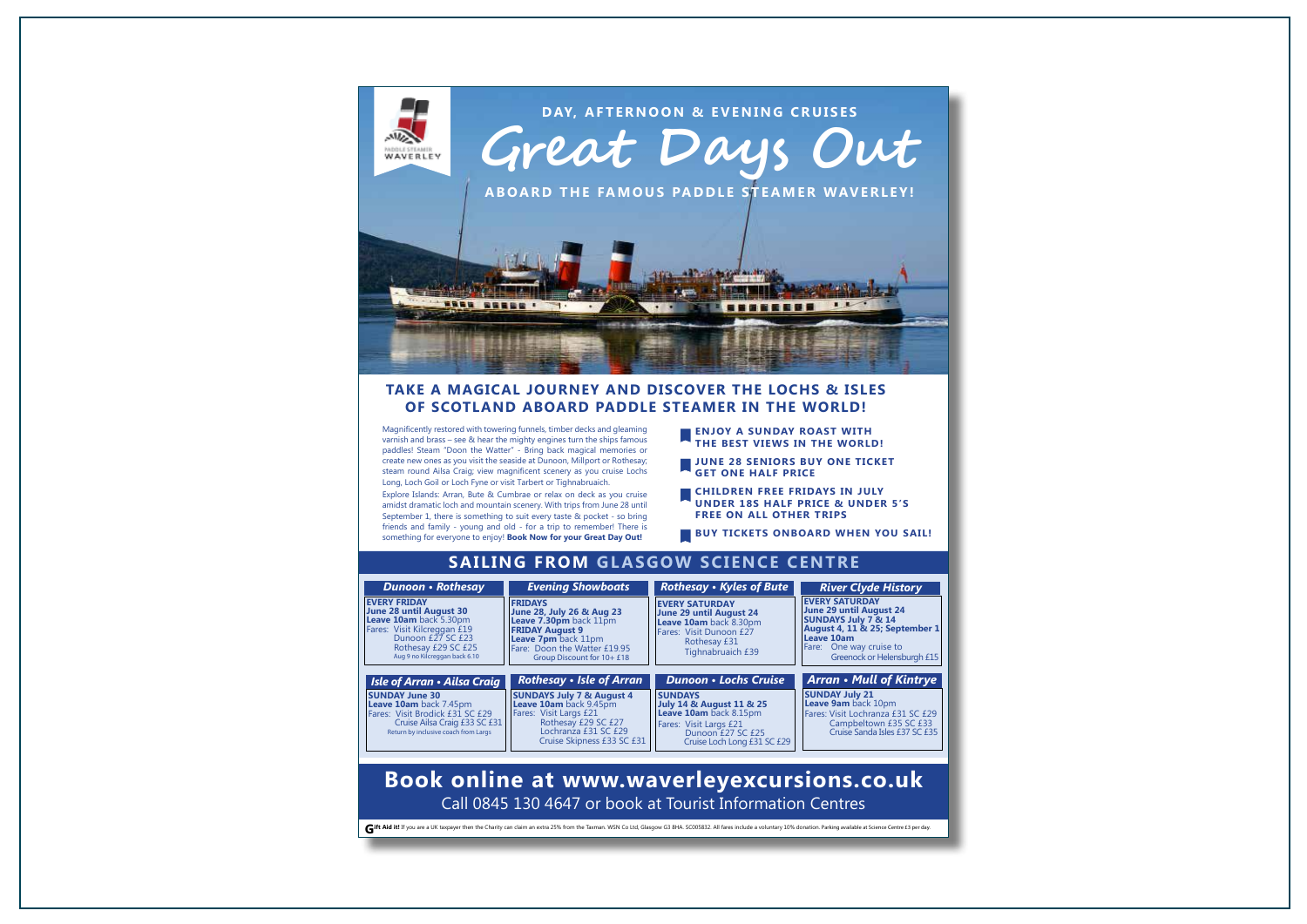- **New style advertising**
- **New style brochures**
- **New Website**
- **New Partner Engagement**
- **New Presentational material**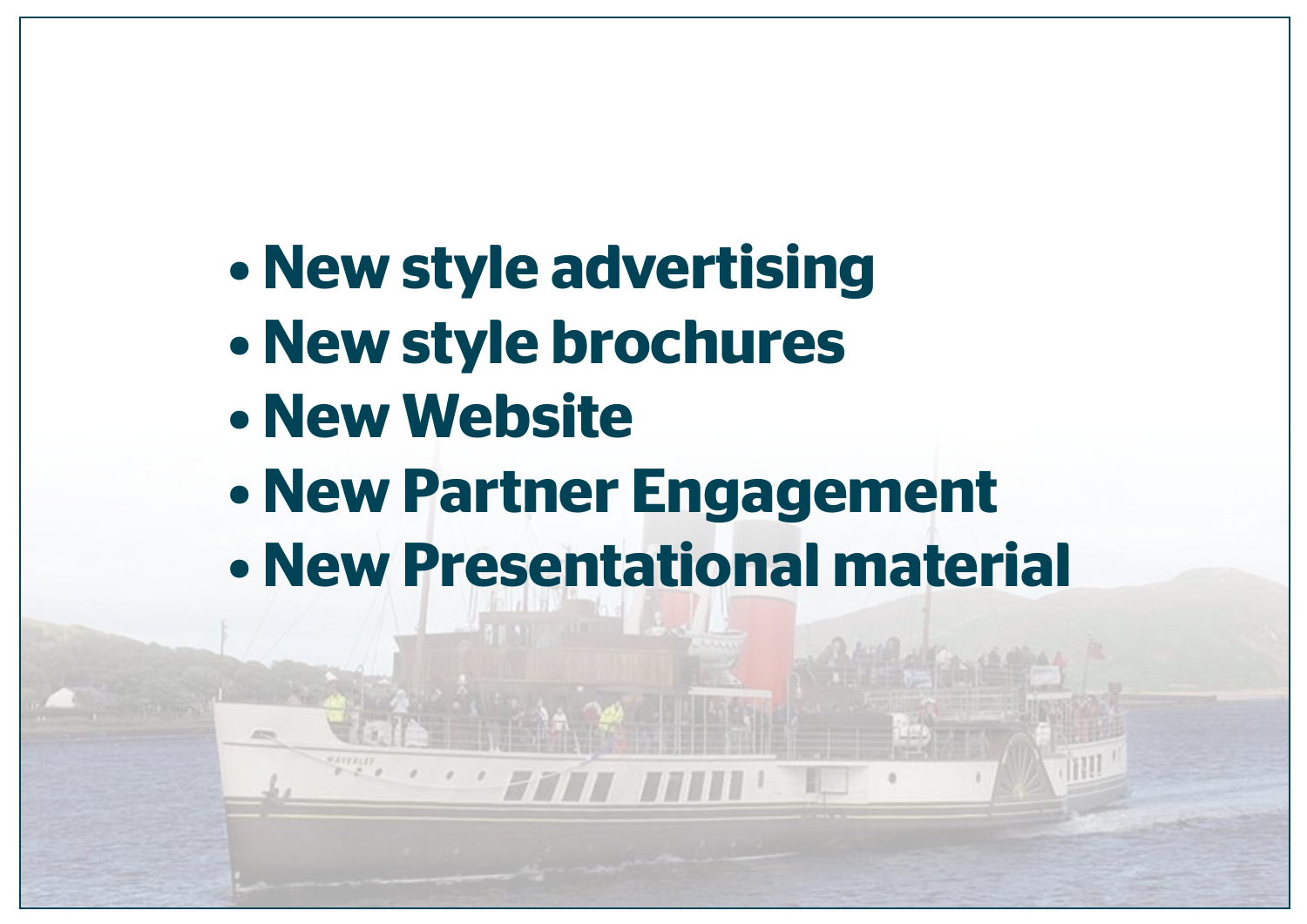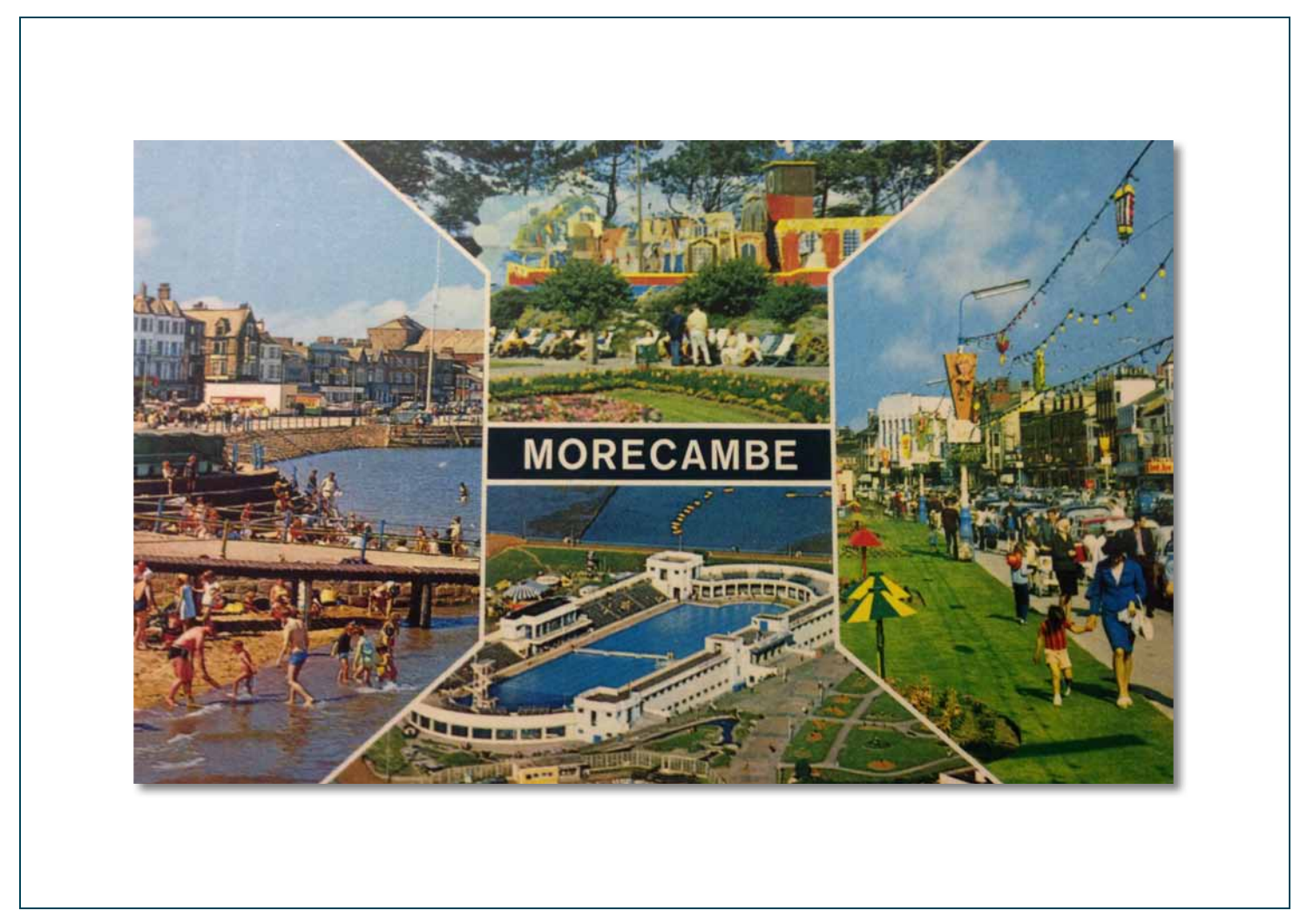## **• Increased Legislation**

- **Health and Safety**
- **Minimum Wages**
- **Increased Fuel Costs**
- **Changing Leisure Trends**
- **Media Changes**
- **Weather Patterns**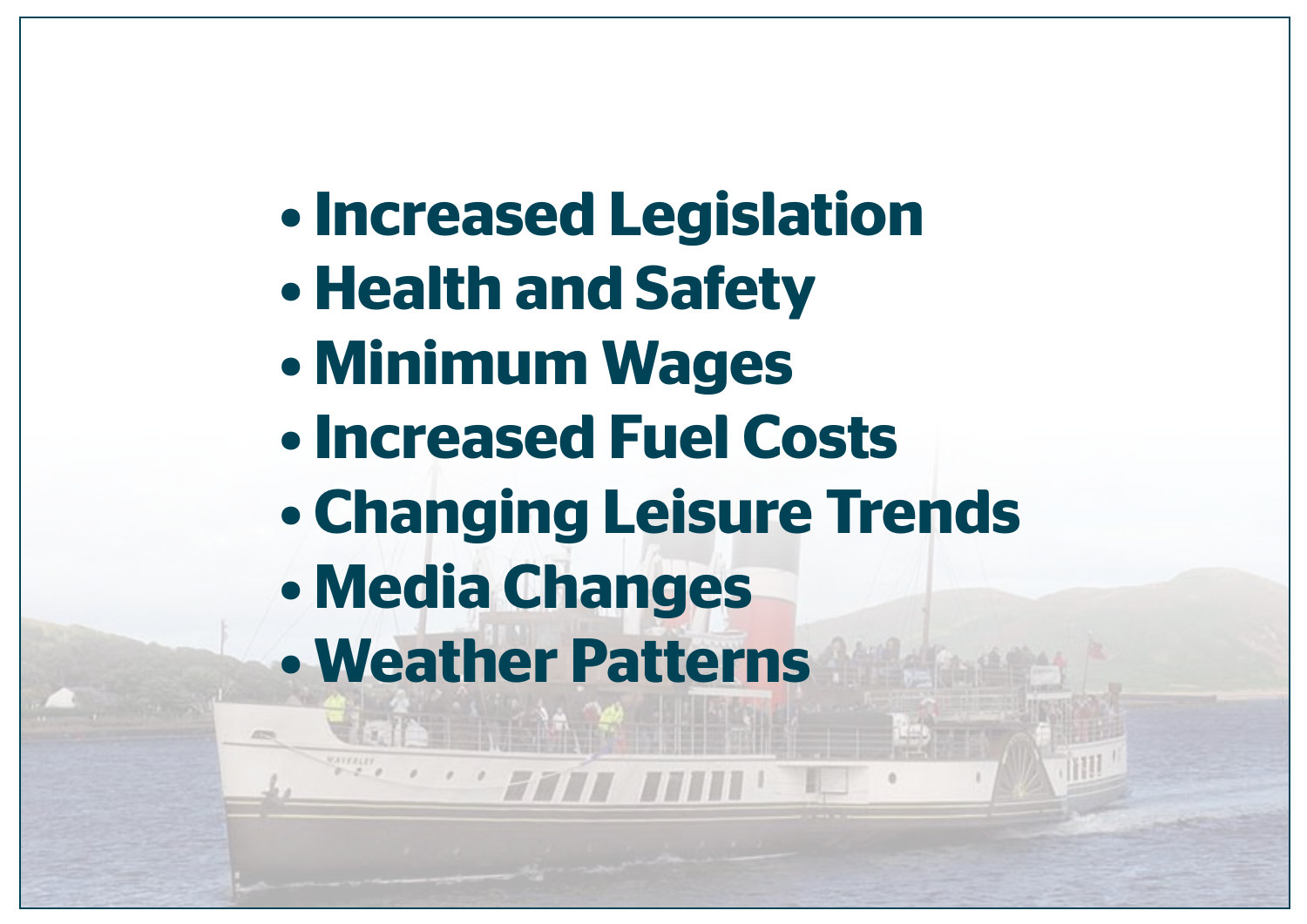# **Changes in 15 years** Fares +212% Revenue +200% Insurance +213% Wages +215% Fuel +596% Refit +488%

**MANITE** 

**FITTI**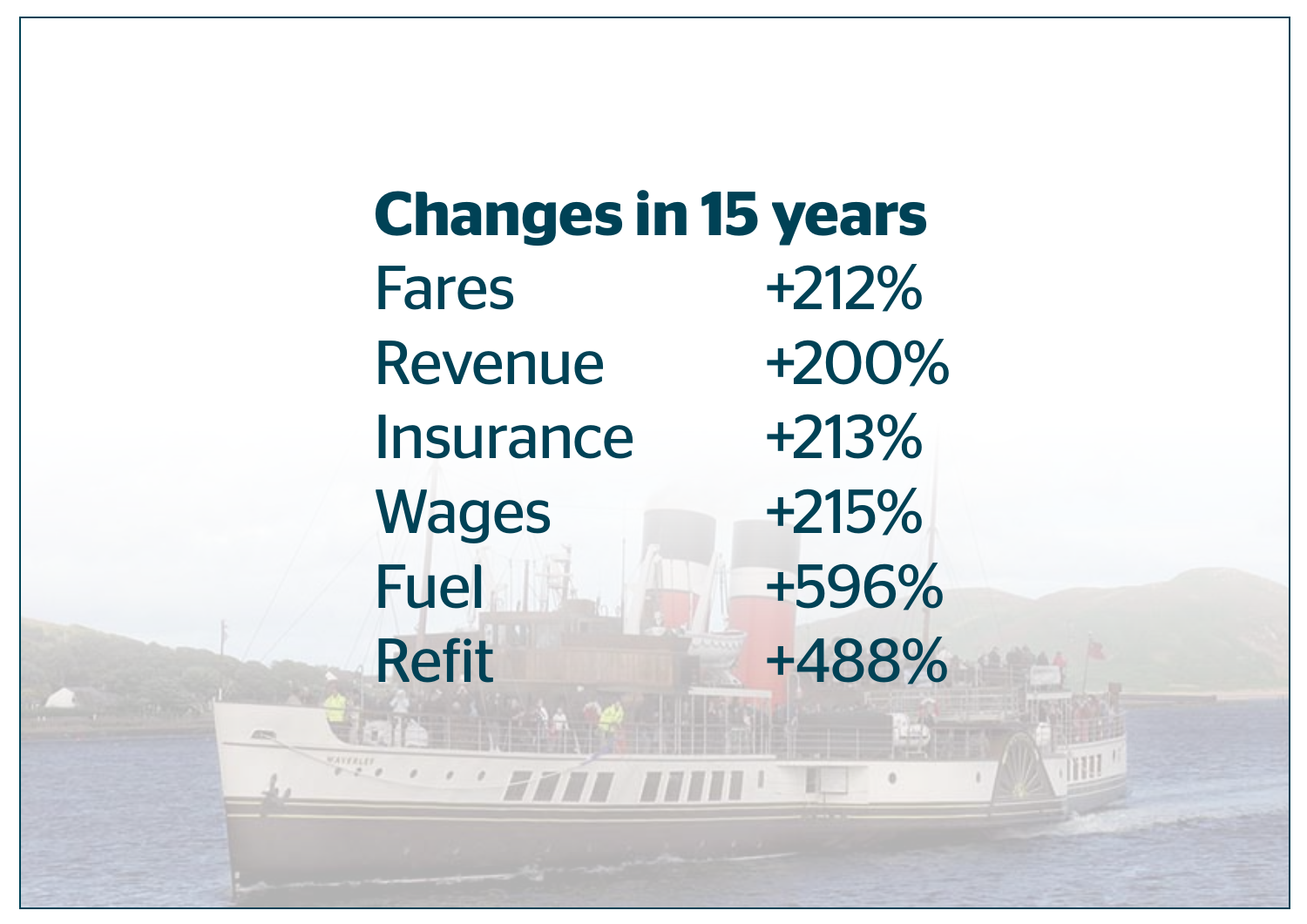## **2013 Performance** Passenger Numbers **up** 12.5%

Passenger Revenue **up** 8.2% Shop/Catering **up** 11.4%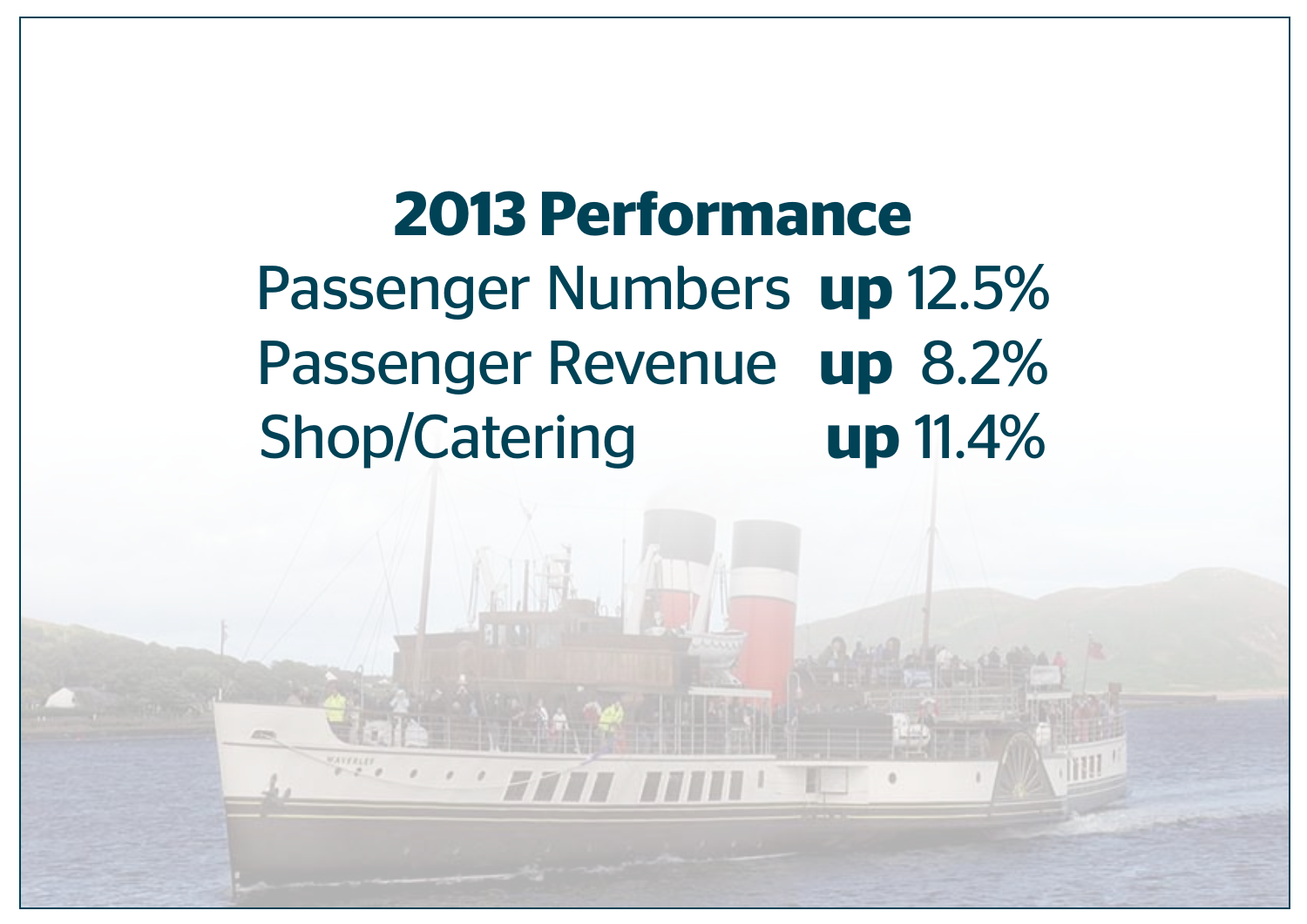## **Economic Benefit** Over **£500,000** delivered we receive **£20,000**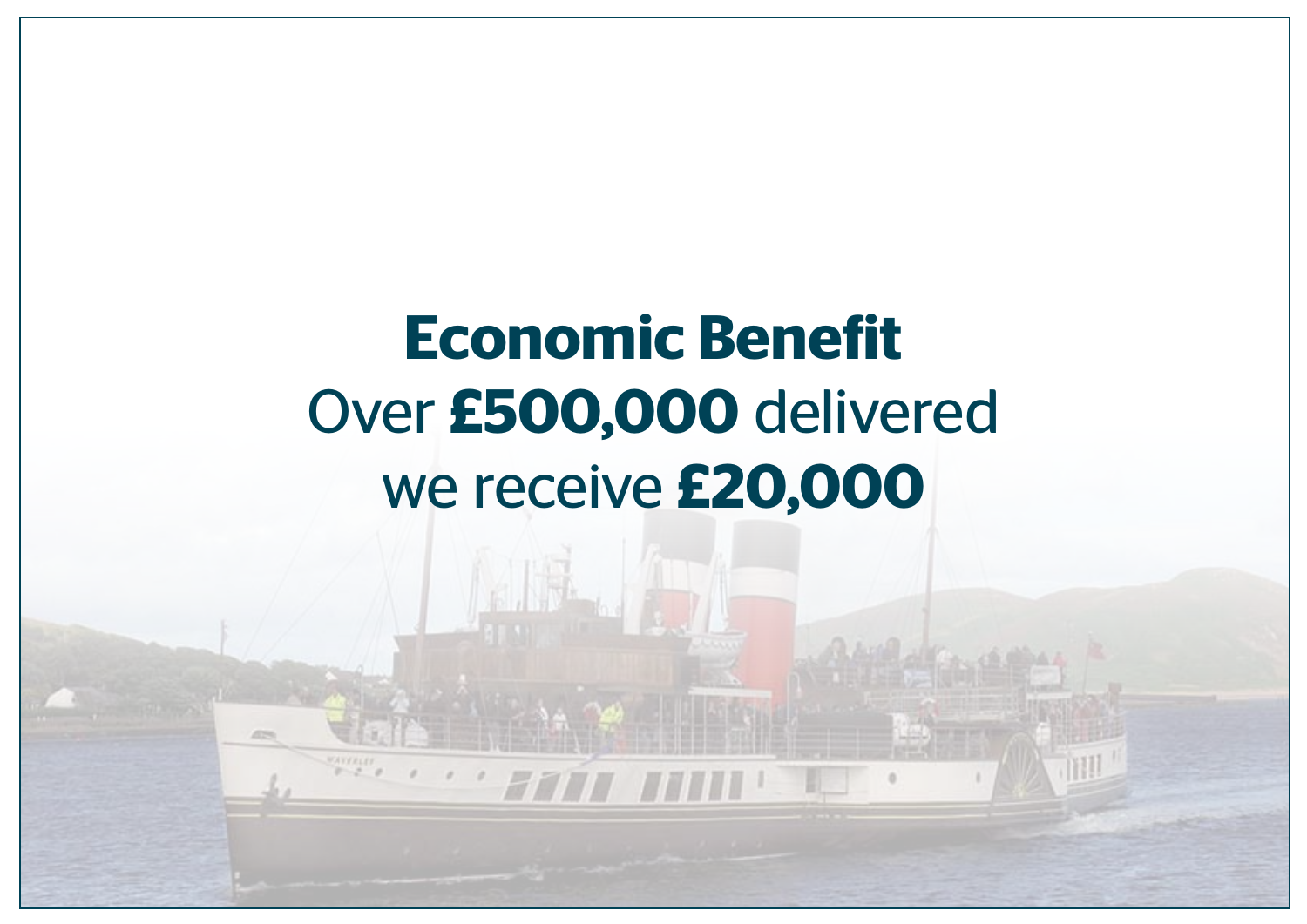### **The Future**

Many Financial Challenges. We are in better shape to meet them. We are more focussed. We need support not unhelpful sniping.